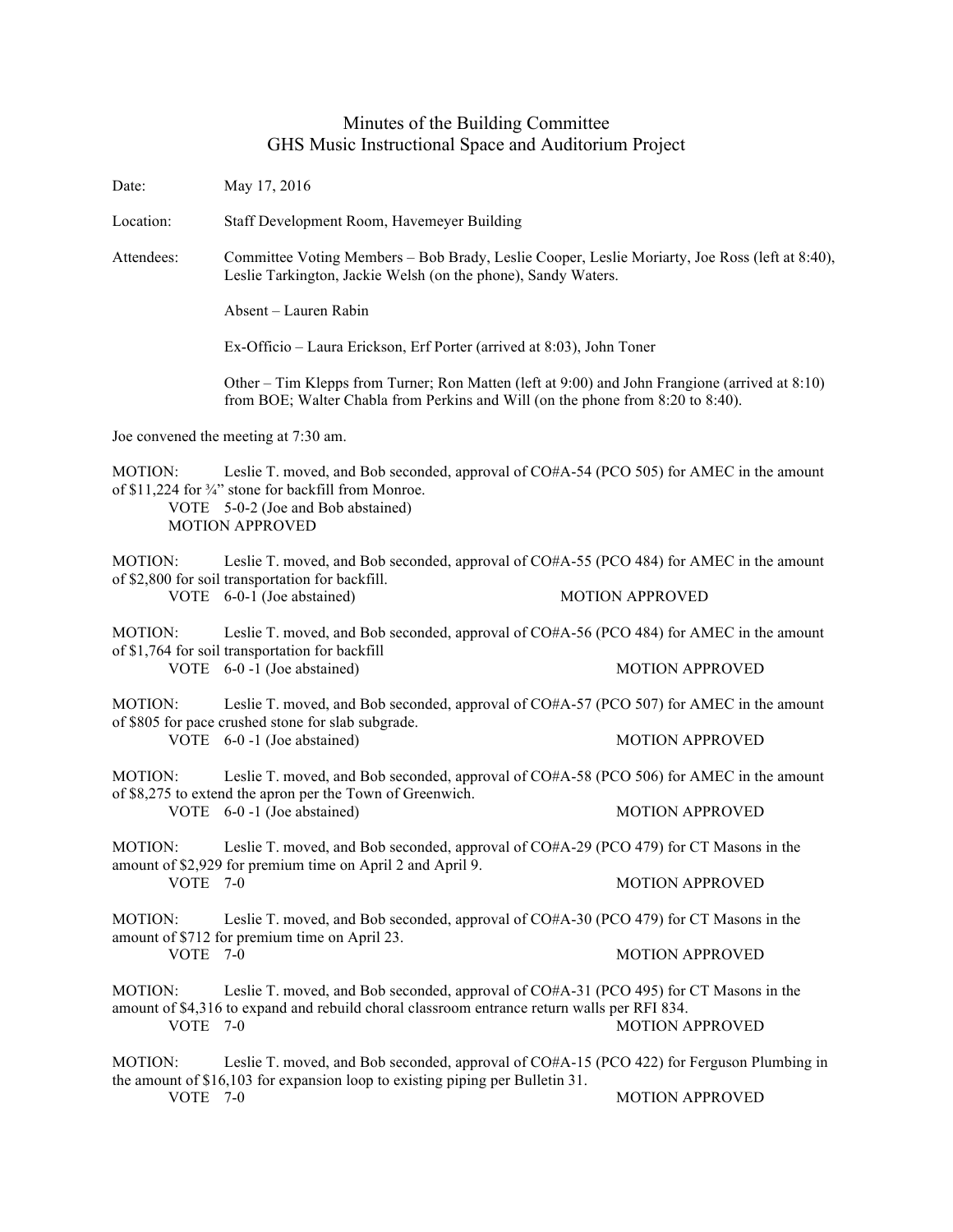| MOTION:<br>VOTE 7-0                                                                                                                                                                                                                                                                                                                                                   | Leslie T. moved, and Bob seconded, approval of CO#A-17 (PCO 510) for Kelley Brothers in the<br>amount of \$491 for additional threshold at Door 108C for the set design room per RFI 698.<br><b>MOTION APPROVED</b>                                                              |                        |
|-----------------------------------------------------------------------------------------------------------------------------------------------------------------------------------------------------------------------------------------------------------------------------------------------------------------------------------------------------------------------|----------------------------------------------------------------------------------------------------------------------------------------------------------------------------------------------------------------------------------------------------------------------------------|------------------------|
| MOTION:<br>VOTE 7-0                                                                                                                                                                                                                                                                                                                                                   | Leslie T. moved, and Bob seconded, approval of CO#A-02 (PCO 100) for Mackenzie in the<br>amount of \$100 for bond reconciliation.                                                                                                                                                | <b>MOTION APPROVED</b> |
| MOTION:<br>VOTE 7-0                                                                                                                                                                                                                                                                                                                                                   | Leslie T. moved, and Bob seconded, approval of CO#A-08 (PCO 283) for Norwalk Glass in the<br>amount of \$2,744 for additional metal panel at the corner of NE elevation per Bulletin 27.                                                                                         | <b>MOTION APPROVED</b> |
| MOTION:<br>VOTE $7-0$                                                                                                                                                                                                                                                                                                                                                 | Leslie T. moved, and Bob seconded, approval of CO#A-62 (PCO 297) for United Steel in the<br>amount of \$12,758 for AHU-2 steel revision per RFI 508.                                                                                                                             | <b>MOTION APPROVED</b> |
| MOTION:<br>VOTE 7-0                                                                                                                                                                                                                                                                                                                                                   | Leslie T. moved, and Bob seconded, approval of CO#A-30 (PCO 508) for Villa Construction in<br>the amount of \$2,124 to saw cut and patch slab for dimensional error in electronic music room.                                                                                    | <b>MOTION APPROVED</b> |
| There was a discussion about the recommendation of the acoustician, David Greenberg, to purchase acoustical<br>panels for the auditorium ramps from the FFE budget. Consensus was to wait and see if those panels are necessary.<br>No immediate problem with distracting noise from the galleria has been noted. This would save a projected expense<br>of \$50,000. |                                                                                                                                                                                                                                                                                  |                        |
| Additional conversation focused upon which panels to purchase for classroom spaces.                                                                                                                                                                                                                                                                                   |                                                                                                                                                                                                                                                                                  |                        |
| <b>MOTION:</b><br>panels, as proposed.                                                                                                                                                                                                                                                                                                                                | Leslie M. moved, and Bob seconded, approval to approve \$145,350 for the basic level of acoustic                                                                                                                                                                                 |                        |
|                                                                                                                                                                                                                                                                                                                                                                       | VOTE 6-1 (Joe opposed)                                                                                                                                                                                                                                                           | <b>MOTION APPROVED</b> |
| <b>MOTION:</b><br>equivalent as presented.                                                                                                                                                                                                                                                                                                                            | Leslie M. moved, and Bob seconded, approval to spend \$15,000 to purchase Hon furniture or                                                                                                                                                                                       |                        |
| VOTE 7-0                                                                                                                                                                                                                                                                                                                                                              |                                                                                                                                                                                                                                                                                  | <b>MOTION APPROVED</b> |
| MOTION:<br><b>VOTE 7-0</b>                                                                                                                                                                                                                                                                                                                                            | Leslie T. moved, and Bob seconded, approval of the minutes of the meeting on May 3, 2016.                                                                                                                                                                                        | <b>MOTION APPROVED</b> |
| There was a discussion between Tim Klepps and Walter Chabla about Change Orders.                                                                                                                                                                                                                                                                                      |                                                                                                                                                                                                                                                                                  |                        |
| <b>MOTION:</b>                                                                                                                                                                                                                                                                                                                                                        | Leslie T. moved, and Bob seconded, approval of CO#A-68 (PCO 490) for Acme Electric in the<br>amount of \$18,984 for a heat trace for AHU-2 for mechanical piping, subject to a review by Turner and P&W to<br>determine responsibility for the cost and a potential back charge. |                        |
| VOTE 7-0                                                                                                                                                                                                                                                                                                                                                              |                                                                                                                                                                                                                                                                                  | <b>MOTION APPROVED</b> |
| MOTION:<br>VOTE 7-0                                                                                                                                                                                                                                                                                                                                                   | Leslie T. moved, and Bob seconded, approval of CO#A-69 (PCO 503) for Acme Electric in the<br>amount of \$1,407 for a 3-way light switch in the choral room per RFI 859                                                                                                           |                        |
|                                                                                                                                                                                                                                                                                                                                                                       |                                                                                                                                                                                                                                                                                  | <b>MOTION APPROVED</b> |
| MOTION:<br>VOTE 7-0                                                                                                                                                                                                                                                                                                                                                   | Leslie T. moved, and Bob seconded, approval of CO#A-70 (PCO 479) for Acme Electric in the<br>amount of \$1,019 for premium time on May 7 to perform the expansion joint in corridor 130.                                                                                         | <b>MOTION APPROVED</b> |
| MOTION:                                                                                                                                                                                                                                                                                                                                                               | Leslie T. moved, and Bob seconded, approval of CO#A-15 (PCO 472) for Ferguson HVAC in the<br>amount of \$5,793 for HVAC ductwork in corridor 157 per RFI 761 and CCD 698.                                                                                                        |                        |